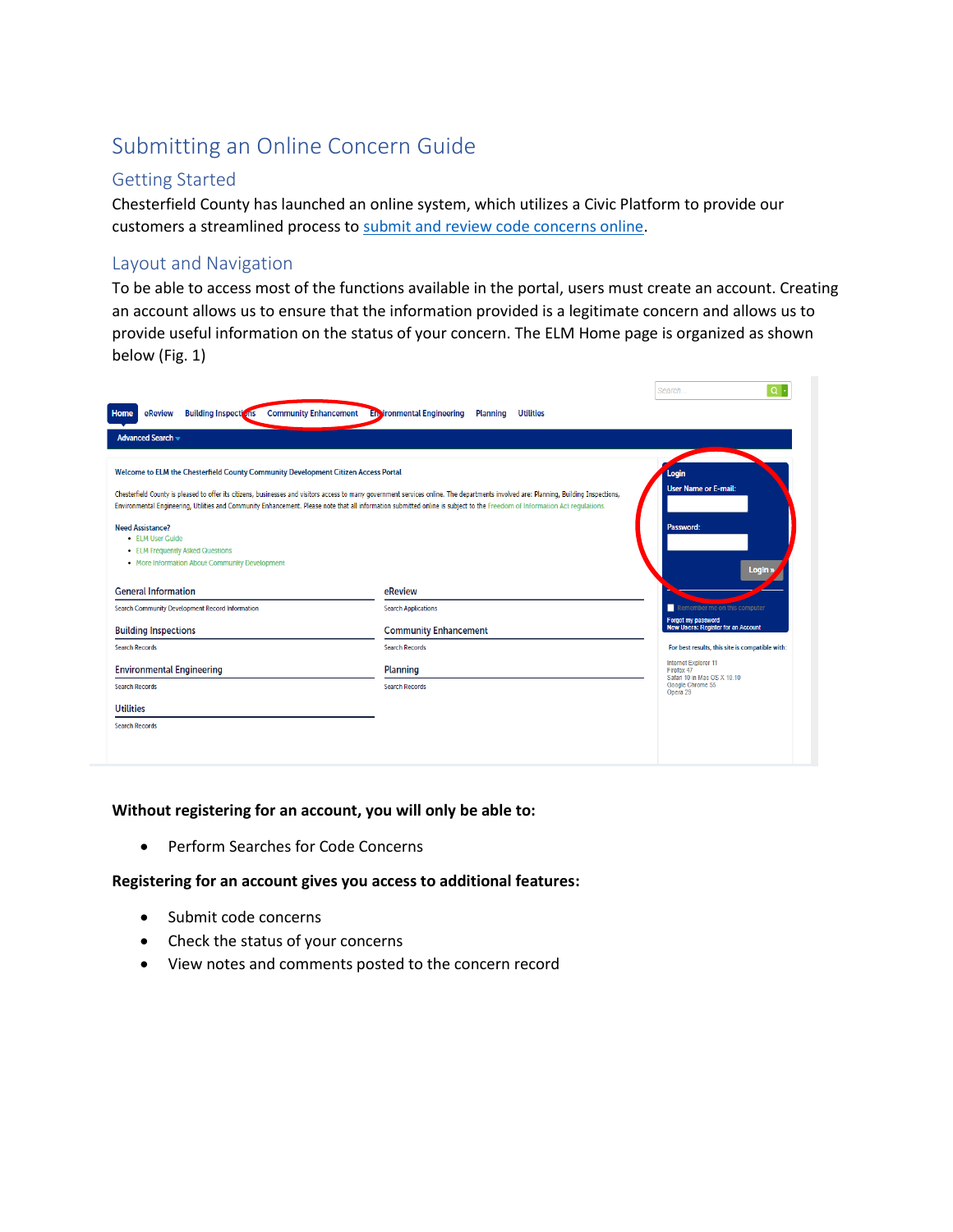# Registration Process

- 1. Read and check the Terms of Acceptance, then select Continue to Registration
- 2. Fill in Account Information (Fig. 2)
- 3. Contact Information
	- a. Select Add New (Fig. 3)
	- b. Select Contact Type (either Individual or Business) and Continue

| <b>Login Information</b>                        |   | Fig.2 |  |
|-------------------------------------------------|---|-------|--|
| * User Name:                                    | ⊚ |       |  |
| * E-mail Address:                               |   |       |  |
| * Password:                                     | ø |       |  |
| * Type Password Again:                          |   |       |  |
| <b>* Enter Security Question:</b>               | ℗ |       |  |
| * Answer:                                       | ⊚ |       |  |
| <b>Contact Information</b>                      |   |       |  |
| Choose how to fill in your contact information. |   |       |  |
| Fig.3<br><b>Add New</b>                         |   |       |  |

- 4. Fill in Contact Information (Fig. 4) and Continue
- 5. You should get a Contact added Successfully confirmation (Fig. 5)
- 6. Select Continue Registration to complete the process

|                         | <b>Contact Information</b> |                        |                                    | $\mathbf x$<br>Fig.4 |
|-------------------------|----------------------------|------------------------|------------------------------------|----------------------|
| * First:                | Middle:                    | *Last:                 |                                    |                      |
| Name of Business:       |                            |                        |                                    |                      |
| Country:<br>$-6$ algeb- |                            |                        |                                    |                      |
| * Address Line 1:       |                            |                        |                                    |                      |
| * City:                 | * State:                   |                        | *Zip:                              |                      |
| *E-mail:                |                            |                        | * Mobile Phone:                    |                      |
| Continue                | Clear                      | <b>Discard Changes</b> |                                    |                      |
|                         |                            |                        | <b>Contact added successfully.</b> | Fig.5                |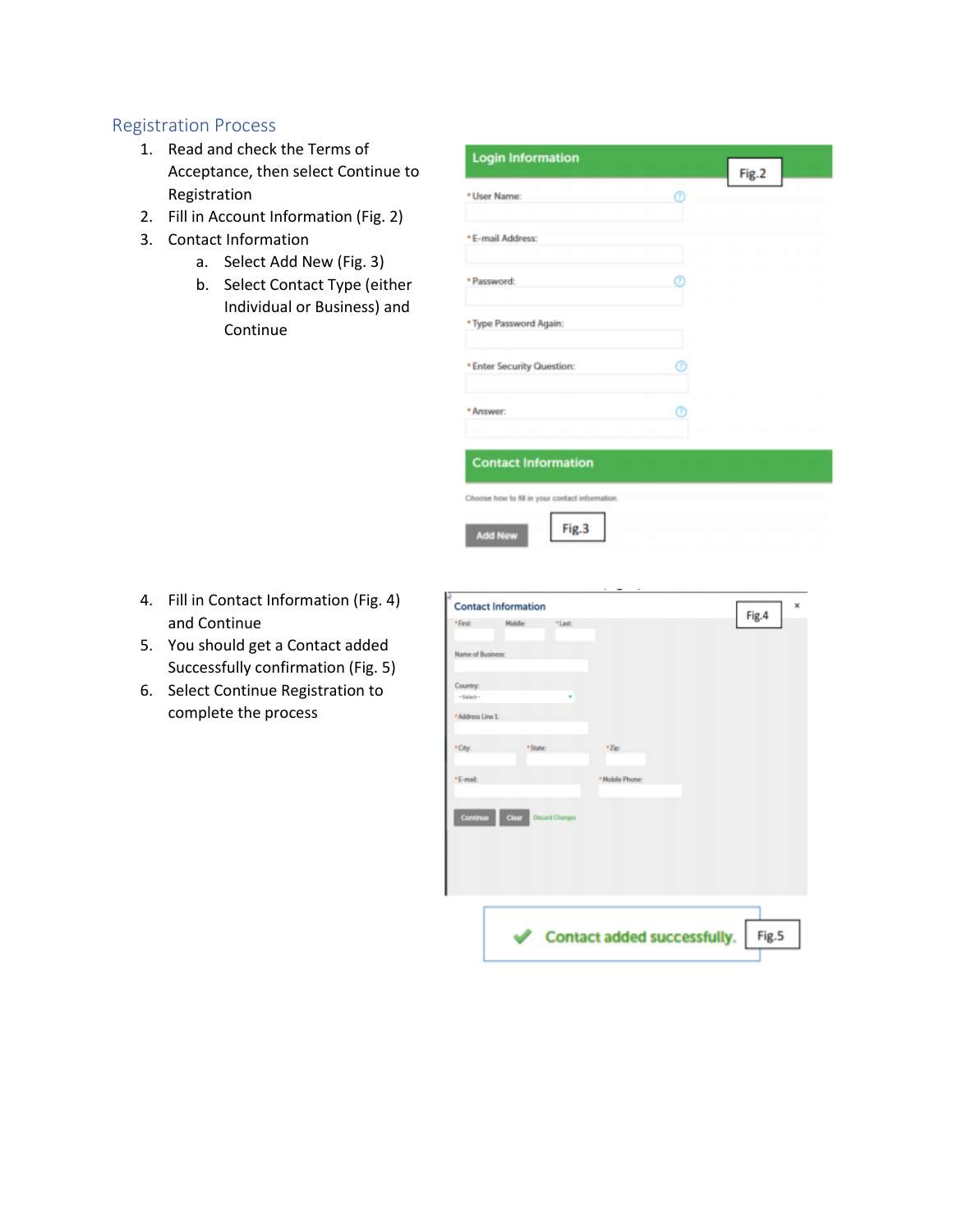# Submit a Concern

If you are concerned about something that may be in violation of the county code, complete the submission of the online concern form so that it can be reviewed.

- 1. Log in to your account.
- 2. Click Community Enhancement in the top banner for the page (Fig. 6)
- 3. Click Submit a Concern
	- a. Note that any code concerns that you have already submitted will be displayed in the record section. You can select these records and by following the instructions in the "View Record Details" section below you may obtain detailed on the case.
- 4. Read the disclaimers. If you accept the terms, select "I have read and accepted the above terms" and click continue application
- 5. Enter the address of your concern.
	- a. An address is required to submit a concern; if the location you are concerned about does not have an exact address (like the cul-de-sac on a dead end street, or a median on a road), enter the closest know address and then describe the location in the description field in the next page.
	- b. You may also enter a partial address and have ELM search for the exact address by pressing the search button
- 6. Enter your contact information. Your contact information is not required, but it may be helpful if we need to ask follow-up questions about your concern.
- 7. Location information allows you to enter information about the concern at the location specified.



**Fig. 6**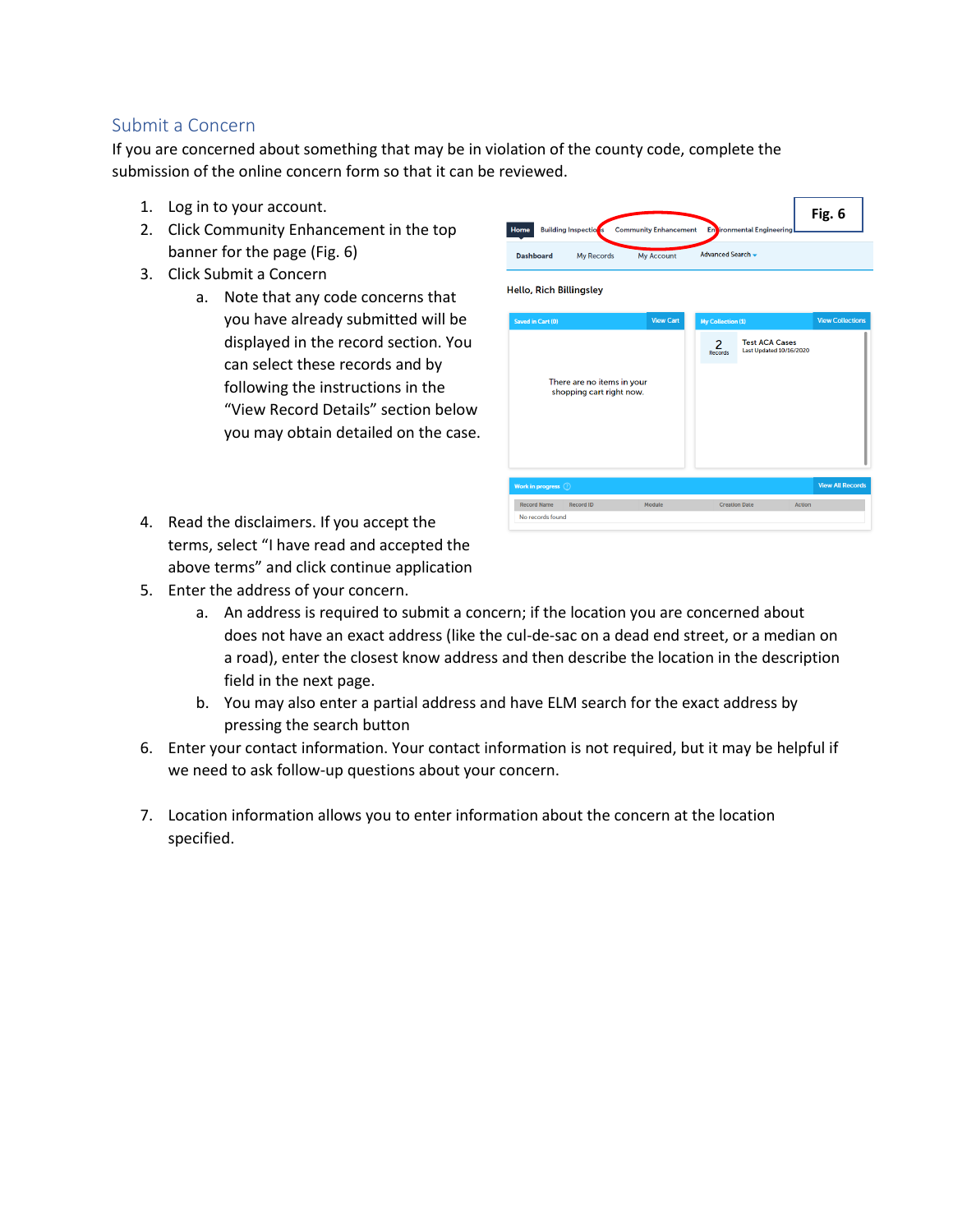- a. Note that for complaints about roads and transportation there are specific instructions for submitting a concern
- 8. Identify the nature of your concern by selecting a concern type from the list
	- a. Amplifying information on the concern type can be found by clicking on the question mark by the selection box
	- b. If your concern type is not available in the list, you may select "other" form the type list and explain the concern in the description box
	- c. Click Continue Application

#### **Concern Types**

| <b>Description:</b>                         | Enter additional<br>information as needed<br>here. |
|---------------------------------------------|----------------------------------------------------|
| Permission to Enter Complaintants Property: | $(?)()$ Yes $\overline{()}$                        |
| <b>Swimming Pool without Barrier:</b>       | (?)L                                               |
| <b>Work without Permit:</b>                 | മല                                                 |
| <b>Commercial Complex:</b>                  |                                                    |
| <b>Unlicensed Business:</b>                 | 0□                                                 |
| Other:                                      | ை                                                  |
| <b>Drainage / Standing Water:</b>           | $\circlearrowright$                                |
| <b>Road Conditions:</b>                     | $\circledcirc$                                     |
| <b>Site Plan:</b>                           | @ල                                                 |
| <b>Conditions of Zoning:</b>                | п                                                  |
| Setback:                                    | ⊙⊡                                                 |
| Overcrowding:                               | @⊟                                                 |
| Home Occupation / Use not Permitted:        | $\circlearrowright$                                |
| Banner / Sign:                              | $\circlearrowright$                                |
| <b>Buffer / Resource Area:</b>              | $\circledcirc$                                     |
| Stock Farm:                                 | $\circlearrowright$                                |
| Animal:                                     | 0□                                                 |
| Fence:                                      | $\circlearrowright$                                |
| <b>Property Maintenance:</b>                | $\circlearrowright$                                |
| <b>Tall Grass and Weeds:</b>                | @ල                                                 |
| <b>Trash and Junk:</b>                      | QO                                                 |
| <b>Recreational Equipment:</b>              | ু⊡                                                 |
| <b>Vehicles Parked in Street:</b>           |                                                    |
| Inoperable or Unlicensed Vehicle:           |                                                    |

- 9. In the documents section, you may upload pictures of the concern
	- a. Click the add button in the attachment section
	- b. To select the attachment in a file browser, click add and select the attachment
	- c. When you have added all the desired attachments, select continue
	- d. You must describe the attachment by selecting a type and providing a brief description
	- e. Click save to save the attachment with the concern
- 10. Review the record, selecting edit to make any changes
- 11. Select "Continue Application" to submit the concern. You will see a message if the concern has been successfully submitted.
- 12. Once submitted, you will see your concern record number, this will give you quick access to see workflow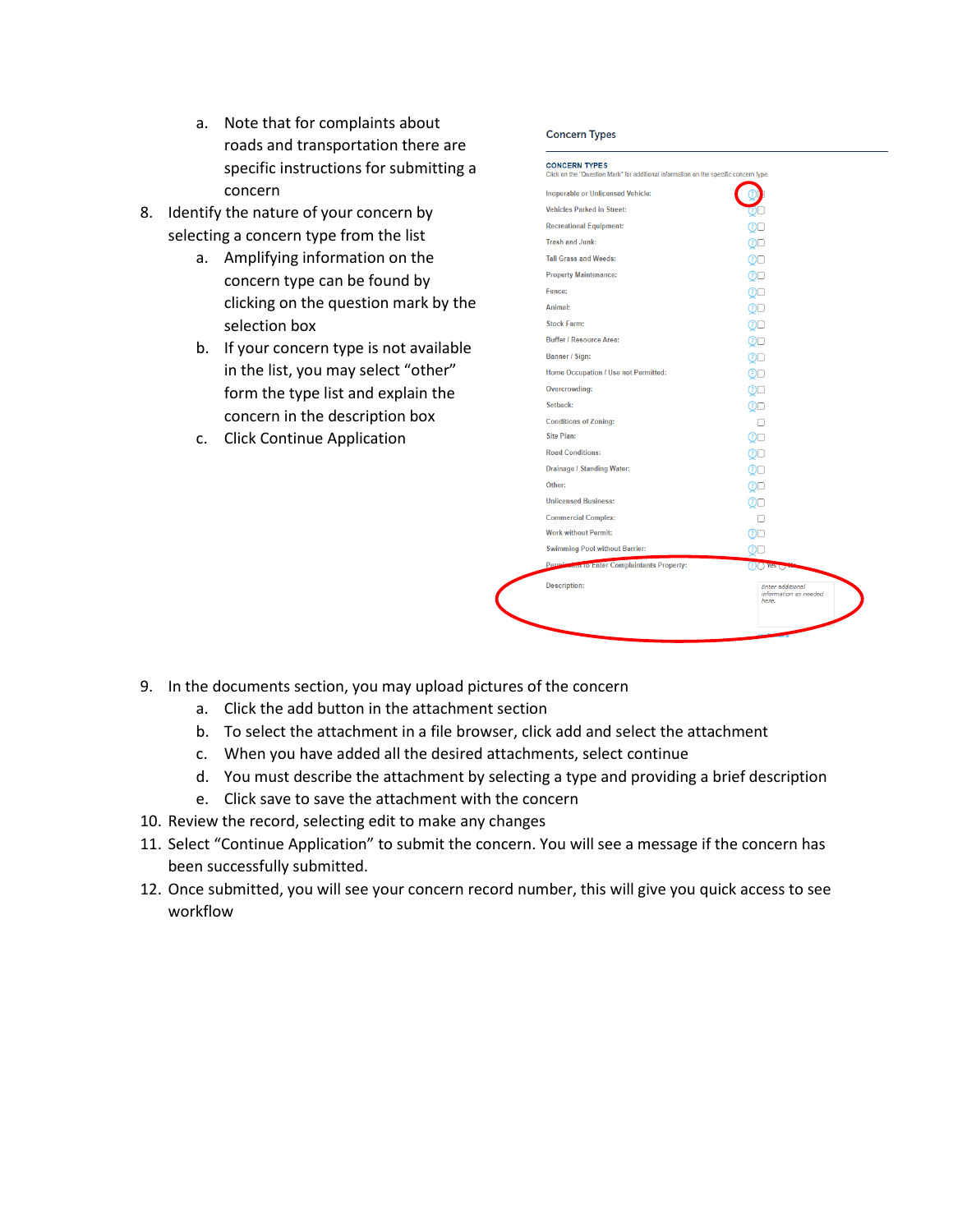|                |                       |                                          |                                                                                              |                                  |                 | Announcements Logged in as:Karen H Thompson Collections (0) E Cart (0) Reports (2) ▼ Account Management Logout |        |                    |
|----------------|-----------------------|------------------------------------------|----------------------------------------------------------------------------------------------|----------------------------------|-----------------|----------------------------------------------------------------------------------------------------------------|--------|--------------------|
|                |                       |                                          | Looking for information on projects that are planned or underway managed by CDOT: Click Here |                                  |                 |                                                                                                                |        |                    |
|                |                       |                                          |                                                                                              |                                  |                 |                                                                                                                | Search | $\boxed{\alpha}$ . |
| Home           | eReview               | <b>Building Inspections</b>              | <b>Community Enhancement</b>                                                                 | <b>Environmental Engineering</b> | <b>Planning</b> | <b>Utilities</b>                                                                                               |        |                    |
|                | <b>Search Records</b> | <b>Submit a Concern</b>                  |                                                                                              |                                  |                 |                                                                                                                |        |                    |
|                | 1 Select item to pay  | Payment<br>information<br>$\overline{2}$ | 3 Successful<br>Submittal                                                                    |                                  |                 |                                                                                                                |        |                    |
|                |                       | <b>Step 3: Successful Submittal</b>      |                                                                                              |                                  |                 |                                                                                                                |        |                    |
| <b>Receipt</b> |                       |                                          |                                                                                              |                                  |                 |                                                                                                                |        |                    |
|                |                       | record number(s) below.                  | Thank you for your submittal. Chesterfield County will be contacting you regarding your      |                                  |                 |                                                                                                                |        |                    |
|                |                       |                                          |                                                                                              |                                  |                 |                                                                                                                |        |                    |
|                |                       |                                          | 515 MONTOUR DR, North Chesterfield VA 23236                                                  |                                  |                 |                                                                                                                |        |                    |
|                |                       |                                          |                                                                                              |                                  |                 |                                                                                                                |        |                    |
|                | CON21-0127            |                                          |                                                                                              |                                  |                 |                                                                                                                |        |                    |
|                |                       |                                          |                                                                                              |                                  |                 |                                                                                                                |        |                    |

## Searching for records and record status

Searching the system will refer to "records". A record can be a permit, application, license, site visit,

complaint or a service request etc. Searching the online database records can be performed in different ways, but the easiest method is to use the Global Search (Fig. 6), located in the top right area of the screen.

|        | Fig. 6 |  |
|--------|--------|--|
| Search |        |  |

Use the Global Search feature by inputting a record or permit number, address, owner, project name, etc. This will return all matching results from the database, regardless of the department originating the record.

Another useful feature of the Global Search is easy accessibility of recent searches. Hover (placing the mouse) over the down-facing arrow to see your recent entries.

# Create Collections

Create collections of records for easy accessibility. For example, a project with multiple permits can have all related records viewable in one "collection" or you might want to group permits by type or address. After logging in, your collections are accessible at the top of every screen.

- 1. Log in to your account.
- 2. Records associated to your account will be shown in a list.
- 3. Use the checkboxes on the left to select the records you want to group into a collection.
- 4. Under "Records" in the title bar, click "Add to Collection".
- 5. Enter a name for your group of records and a description if desired or choose an existing collection from the drop-down menu.
- 6. Click the "Add" button to create and submit the records into the new collection.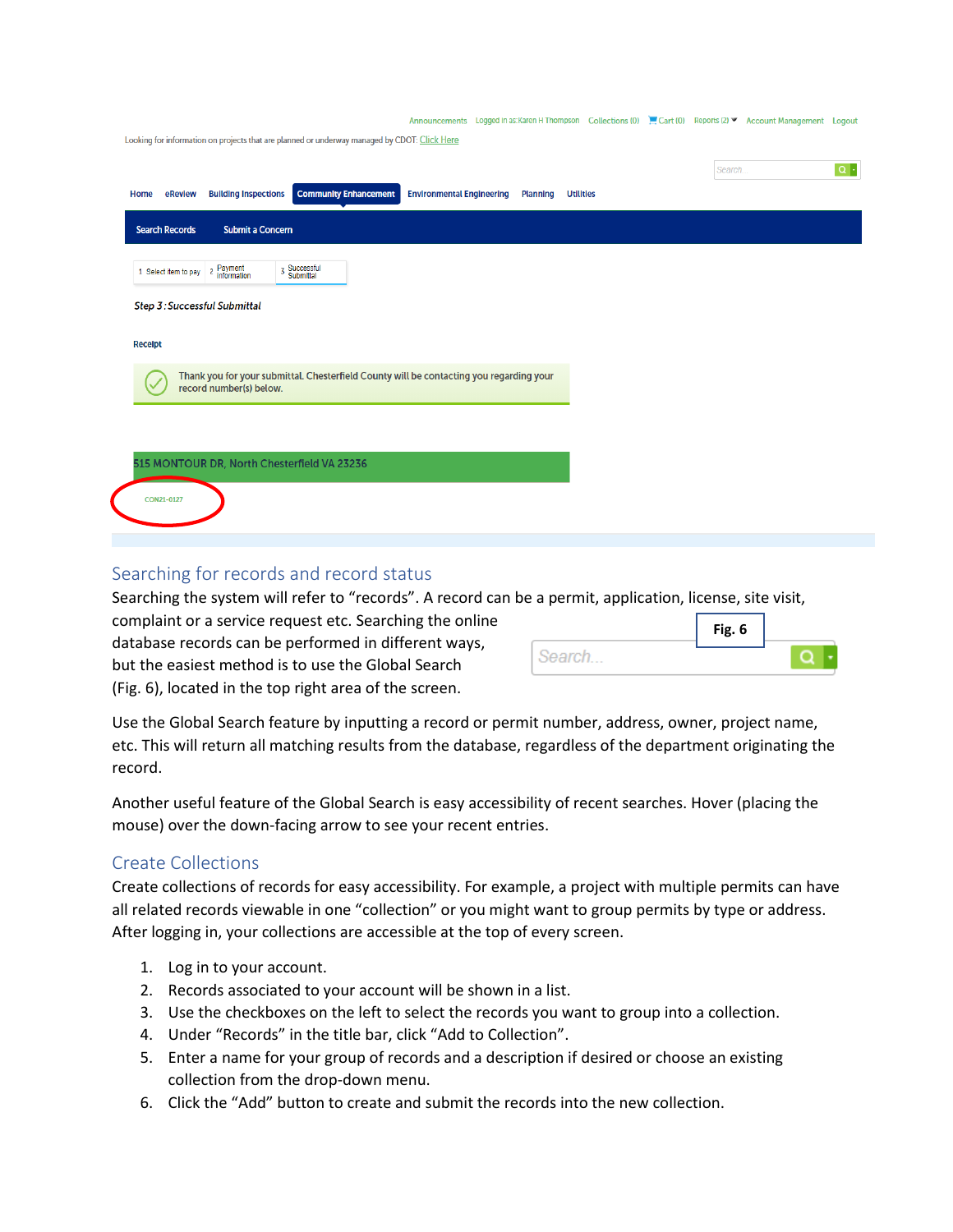7. After selecting a specific collection, a useful overview of the records will be display

### View your Records

| In the list of your records<br>that display (Fig. 7), basic<br>record information is | <b>Records</b> |                      |                                                                         |                | Fig. 7                      |               |                    |
|--------------------------------------------------------------------------------------|----------------|----------------------|-------------------------------------------------------------------------|----------------|-----------------------------|---------------|--------------------|
| provided: Date                                                                       |                |                      | Showing 1-10 of 10   Download results   Add to collection   Add to cart |                |                             |               |                    |
| submitted, Record                                                                    | <b>Date</b>    | <b>Record Number</b> | <b>Record Type</b>                                                      | <b>Address</b> |                             | <b>Status</b> | <b>Short Notes</b> |
| number (link will open                                                               | 11/12/2020     | CON20-0117           | <b>Enforcement Concern</b>                                              | VA 23838       | 14721 NASH RD, Chesterfield | Submitted     |                    |
| the record), Record Type,                                                            | 11/10/2020     | CON20-0114           | <b>Enforcement Concern</b>                                              | VA 23838       | 13550 NASH RD, Chesterfield | Reviewed      |                    |
| Detailed Description,                                                                | 10/16/2020     | CE20-0222            | <b>Enforcement - Zoning Code</b><br>Compliance                          | VA 23838       | 13550 NASH RD, Chesterfield | Closed        |                    |
| Project Name, Status, and                                                            |                |                      |                                                                         |                |                             |               |                    |

Action. The Action link will allow you to continue submission of a record in progress.

# View Specific Record Details

After searching for records, you can view the specific record's details by clicking on the Record Number, such as "CON20-0017" as pictured in Fig. 7

## Concern Information

By selecting a record, you will be able to see information like inspection dates and results of inspections. As show in Fig. 8, you will need click on the arrows to expand the available areas. "Record Info" is where you will navigate to find the Processing Status, Related Records, and Attachments that work for this specific record. Additional information can be viewed in the "More Details" at the bottom of the screen which provides record specific data.

| Home                                                                               | <b>Building Inspections</b> | <b>Community Enhancement</b> | <b>Environmental Engine</b> |
|------------------------------------------------------------------------------------|-----------------------------|------------------------------|-----------------------------|
| Submit a Concern                                                                   |                             | <b>Search Records</b>        |                             |
| Record CON20-0114:<br><b>Enforcement Concern</b><br><b>Record Status: Reviewed</b> |                             |                              |                             |
| Record Info                                                                        |                             |                              |                             |
| <b>Record Details</b>                                                              |                             |                              |                             |
| <b>Processing Status</b>                                                           |                             |                              |                             |
| <b>Related Records</b>                                                             |                             |                              |                             |
| <b>Attachments</b>                                                                 | ering                       |                              |                             |
| <b>Inspections</b>                                                                 |                             |                              |                             |
| <b>Community Enhancement</b>                                                       |                             |                              |                             |
| <b>CDOT</b>                                                                        |                             |                              |                             |

### Record Info

This area provides access to Record Details, Processing Status, Related Records, and Attachments.

### View Record Details

- Record specific information
- The default area that you land on when navigating to a record
- Typically, data you entered at time of application submission.